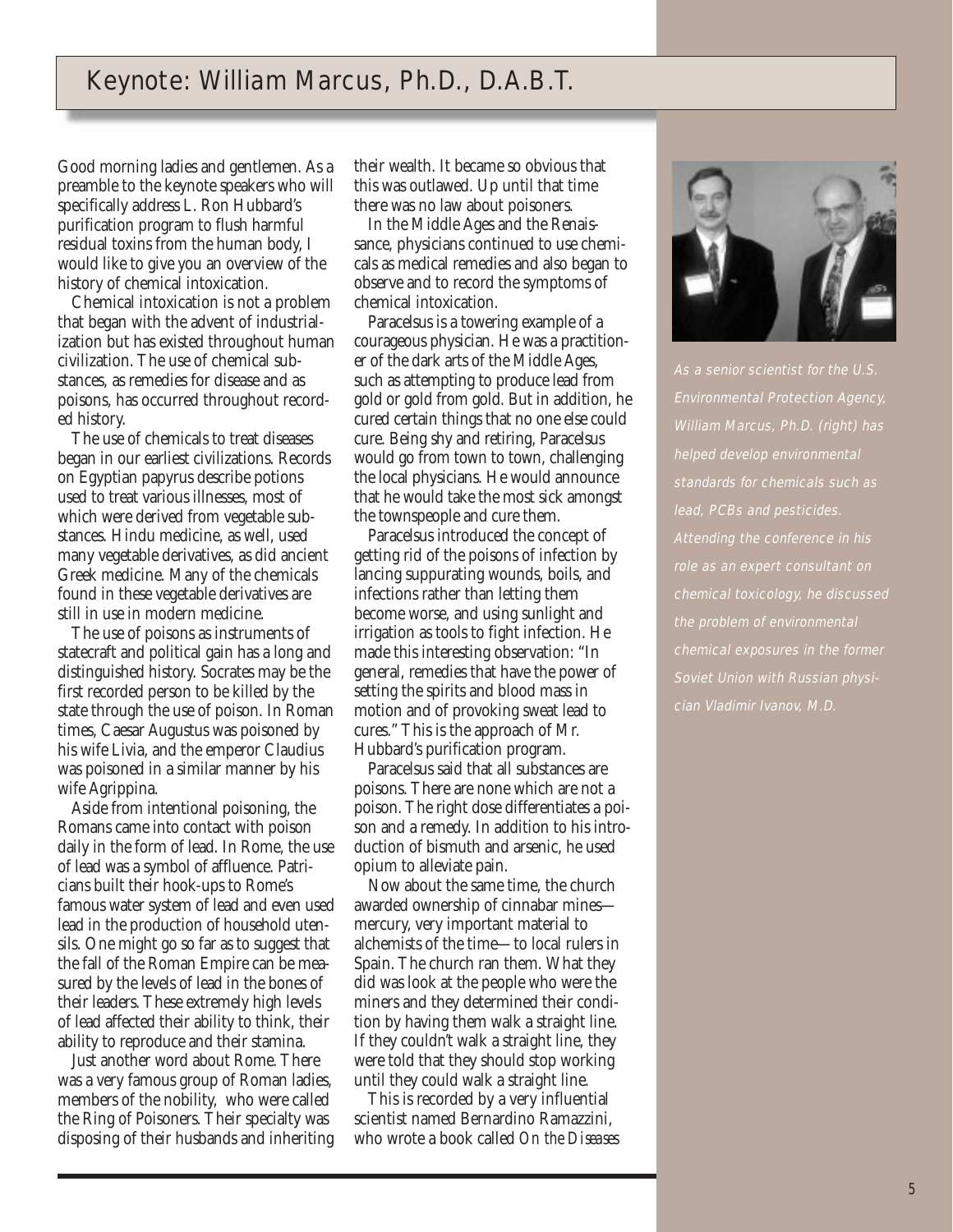"Today, the requirements for a chemical to be a problem are very interesting. Either you have to produce incredible amounts of it, or it has to have a very high fat solubility and the ability to bioconcentrate."

*of Workers.* He talks about many different types of industries. Ramazzini made an accurate recording of the signs and symptoms of mercury poisoning, the same description one finds in a modern toxicology text.

Interestingly enough, he also recorded psychic irritability, restlessness, and psychosis—symptoms that modern physicians not acquainted with the properties of industrial poisoning and heavy metals still mistakenly assign to psychological diseases.

In fact, the expression "mad as a hatter" came into existence around this time as a result of mercury poisoning. Hatters closely guarded the secret of "felting," the process of producing the material known as felt. To produce the nitrates required in felting, hatters ate mercury of nitrate and urinated on fine fibers of animal hair. The nitrates came out in their urine, but the mercury drove them crazy.

At about this time in Italy there was a group of very rich women who employed poisons in their households. Amongst them, we are all familiar with the Medici, the Borgias. It became obvious, when their husbands began to die—more than one of the same lady's husbands began to die that they were being poisoned. A bit of history repeating itself. So this ring of women poisoners was rounded up and tried and that was the end of poisoning as an art of inheriting money.

A related scientific observation from this period was the description of the symptoms of ergotism in humans. Again, psychological effects were noted as symptoms of chemical intoxication.

Ergot, a fungus that infects grains, has been used for centuries for its medicinal properties. It is employed to control hemorrhage and to promote contraction of the uterus in childbirth. However, when ergot contaminates a food supply, it has serious consequences on the affected population. People go crazy. They jump out of windows, they do all sorts of unusual things.

The last large epidemic of ergotism was in New York in 1825, not so long ago. There was an epidemic which occurred in Russia, actually, in 1926 to 1927 and a mild one in Manchester, England in 1828. The reports included people leaping from windows and psychosis.

In high levels, ergot causes the smaller vessels to contract. People would present with persistent violent headaches or report ants crawling all over their skin when, of course, there were none to be seen. They would experience nausea, vomiting and itching. As the disease progresses, the skin becomes anesthetic or hyper-sensitive. They would have outrageous hunger, stomach problems or a loss of appetite.

Disturbance of the central nervous system would result in disturbances of the special senses. They would hear imaginary things. They would see things, and they would smell things that weren't there. They would twitch. The tremors were most marked in their extremities, and in their tongue. The twitches would pass into spasms, and the spasms into permanent contractions beginning with the flexor muscles. Fingers would turn inward.

The physicians in the audience know that when somebody presents with these kinds of symptoms, it's a very daunting problem to determine what is causing them. So many different organ systems are involved, instead of the usual one. And there is no obvious reason for otherwise normal people to suddenly go off the deep end. If it weren't for the fact that the symptoms were widespread, one would never realize that there was a common etiology.

The reason I bring this up is that today, many of the people who have been poisoned with modern industrial chemicals present with many of the same symptoms. They are often dismissed as being "crack pots," or "nuts," rather than being correctly diagnosed with chemical intoxication.

In the 1840s rubber manufacture began. The solvent used in the manufacture of rubber using natural rubber is benzene. In the 1840s there were reports of problems caused by benzene. These persisted in the 1900s in Baltimore, where there were reports of cancers of the lymphatic system. In 1921, the United States Public Health Service published a warning of changes in the circulating blood system that portended serious consequences.

Tetraethyl lead is another example of a probelmatic industrial compound. The reason it was introduced was that it made it possible to use one third less of the most expensive petroleum materials to produce